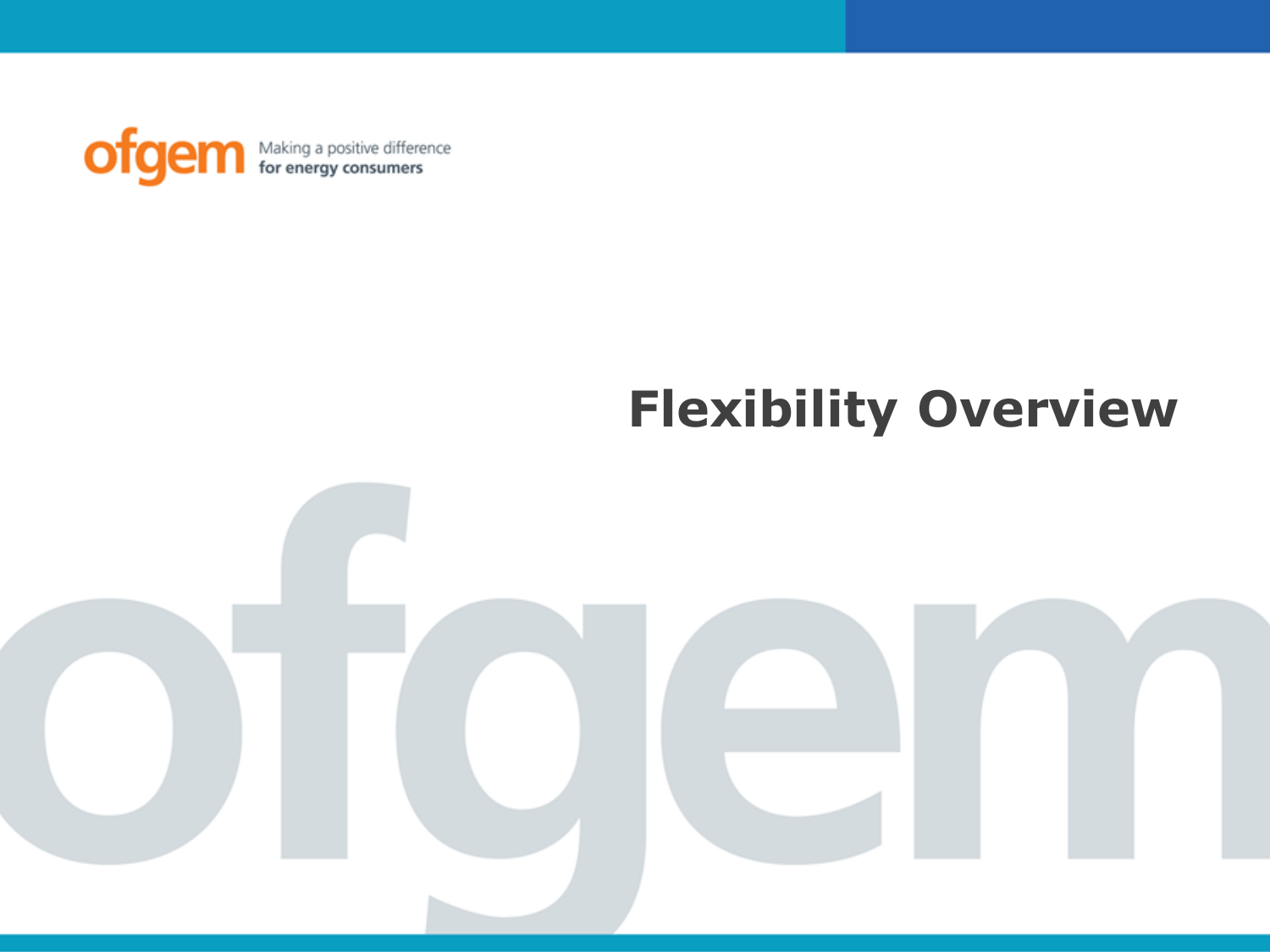

Sept publication set out priorities areas for Ofgem:

- 1. Encourage DNOs to take a more active role in network management, moving to future DSO roles and engaging effectively with the SO
- 2. Clarify the role of aggregators
- 3. Clarify the legal and commercial status of storage
- 4. Explore how to support more large I&C customers to participate in providing flexibility
- 5. Examine and feed into European discussions on how future distribution charges may need to evolve.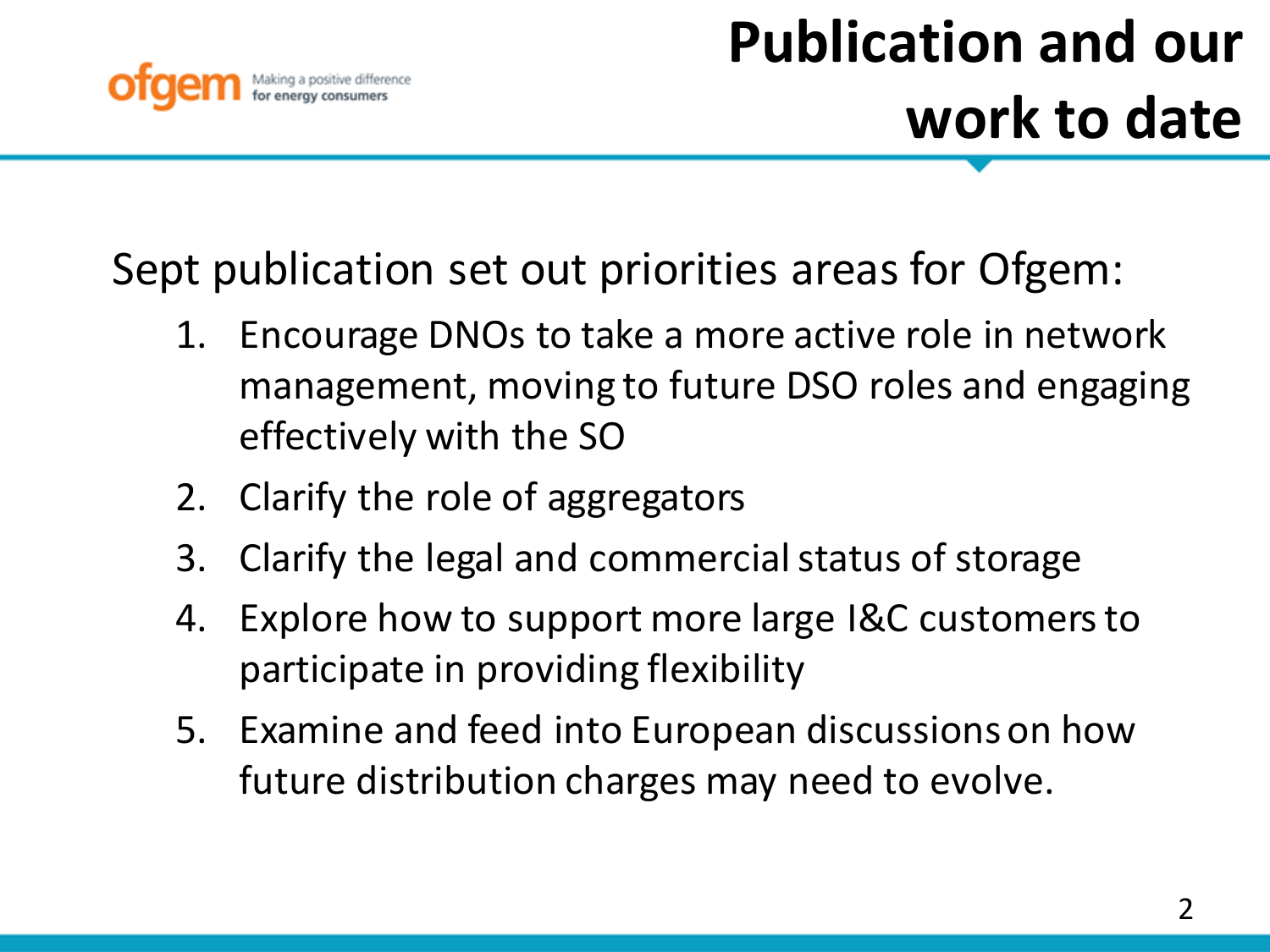



Encouraging the transition from DNO to DSO roles

- Providing clarity on the role of the DSO, including interactions with the SO
- Removing barriers to, and identifying steps to facilitate, the transition to DSO roles

Exploring how to support I&C participation

- Gathering information on the flexibility potential in the I&C market
- Raising awareness of the opportunities and understanding the concerns and needs of I&C customers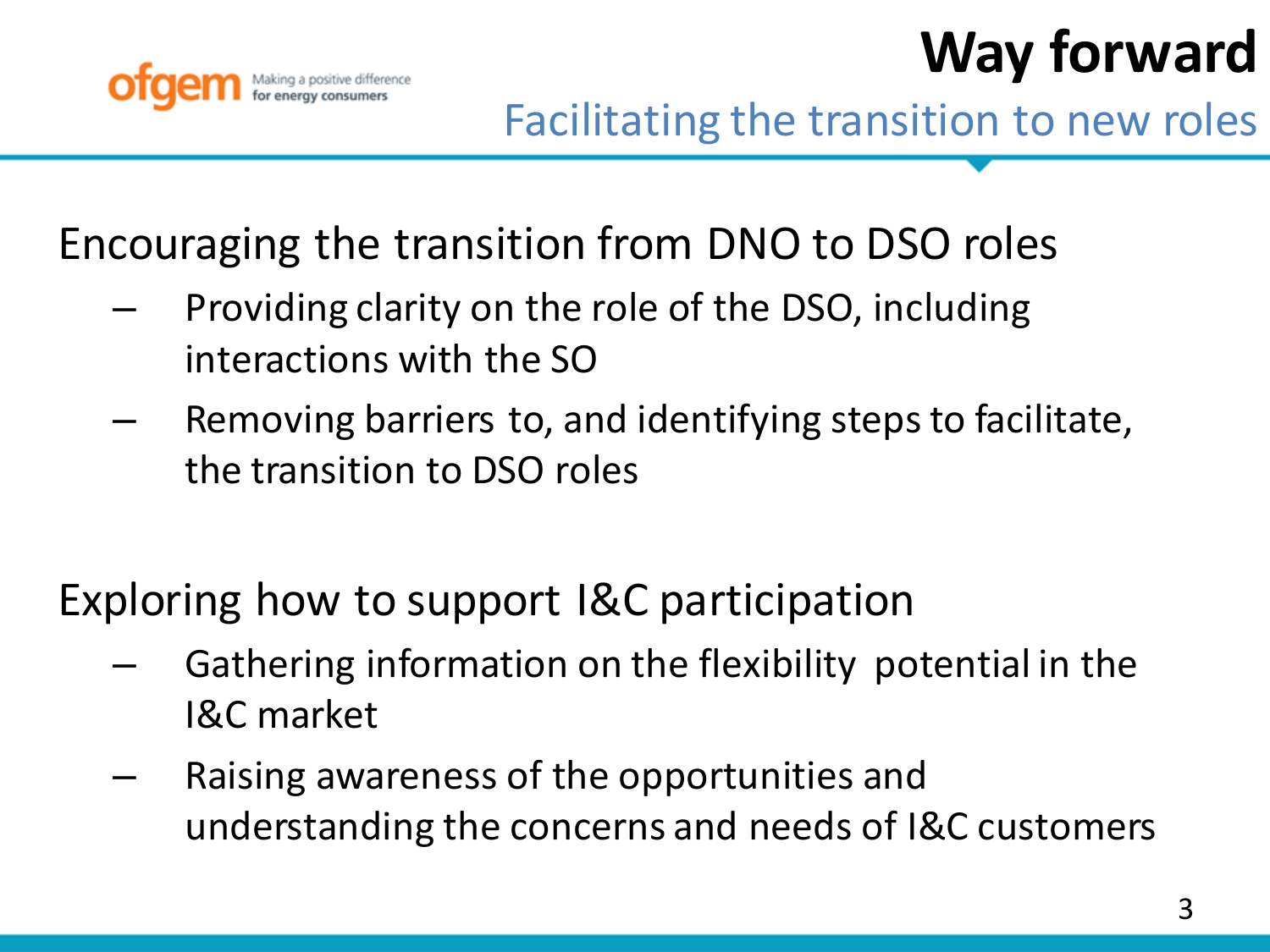

**Way forward**

Enabling new business models

## Clarifying the role of aggregators

- Including clarifying their role in markets and their relationship with other industry participants
- Exploring the need for policy intervention and regulatory oversight

## Clarifying the legal and commercial status of storage

- Clarifying the legal and commercial status of storage
- Exploring whether changes to the regulatory and commercial framework are needed